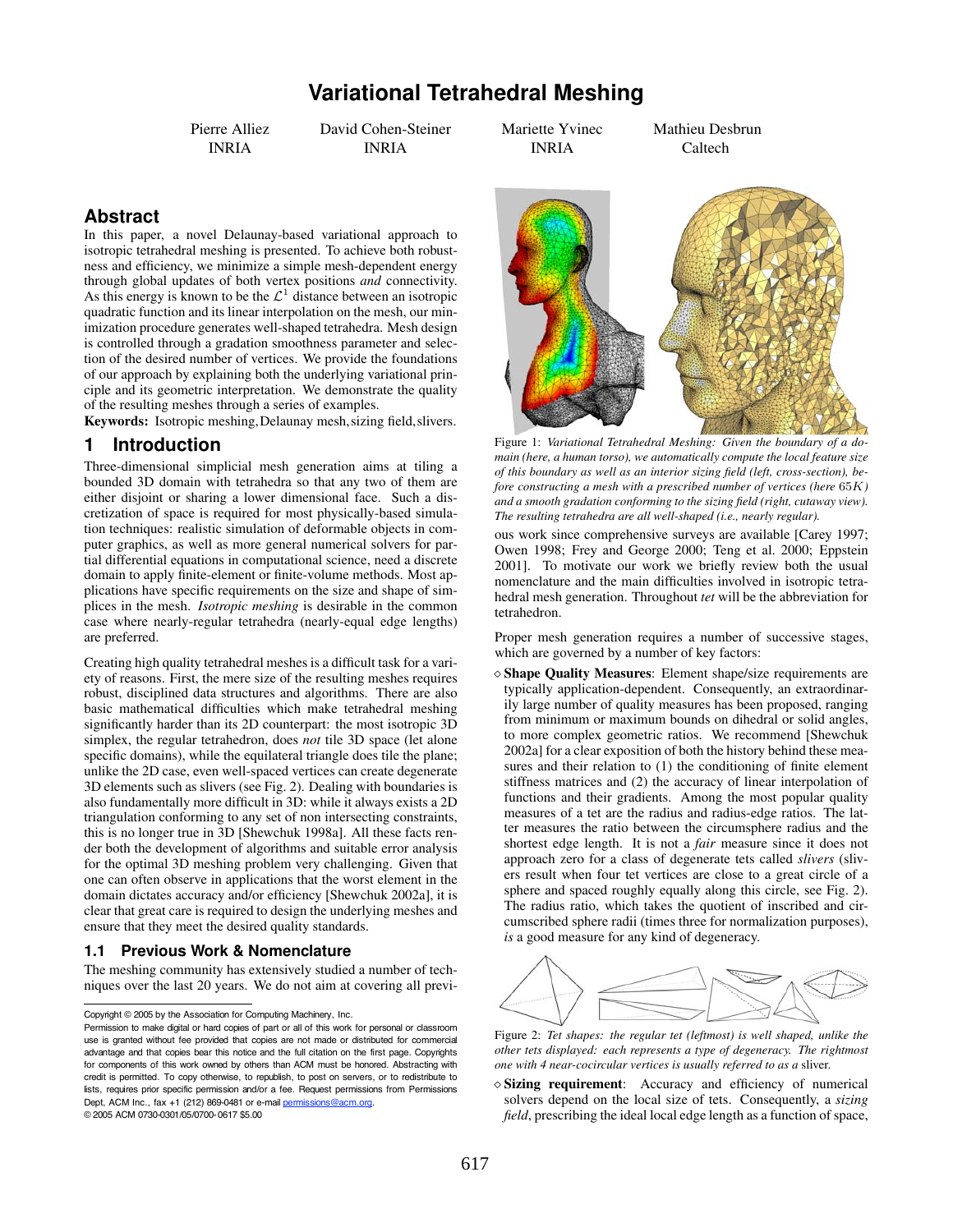must be added. Obvious choices include the constant field for a uniform mesh, and a priori or a posteriori error estimators for simulations. To avoid bad dihedral angles in the simplices one typically requires the sizing field to vary smoothly [\[Ruppert 1993\]](#page-8-6).

- Boundary Requirements: Some approaches aim at *conforming* to (i.e., matching exactly) the domain boundary by adding Steiner points if necessary [\[Cohen-Steiner et al. 2002;](#page-7-1) [Krysl and Ortiz](#page-8-7) [2001;](#page-8-7) [Cheng and Poon 2003\]](#page-7-2). Others require of the mesh boundary to only *approximate* the domain boundary. The latter allows for higher tet quality since the boundary is not required to match the input surface. In particular the latter is important when the initial input is a low quality surface triangulation.
- $\diamond$  Strategy: Existing meshing techniques can be roughly classified by the general strategy they employ:
- *Advancing front*: Starting from the boundary of the domain, new vertices are added by a local heuristic to ensure that the generated tets have acceptable shapes and sizes and conform to the desired sizing field. Global optimization steps can also be performed sporadically to improve the mesh quality further. A number of variants exist, such as sphere or bubble packing [\[Li](#page-8-8) [et al. 2000\]](#page-8-8), which provide better tet shape and size control albeit adding a significant computational overhead.
- *Octree-based methods*: An octree is first refined until each of its leaves is either strictly inside or strictly outside of a finely voxelized version of the domain. Proper connections of the interior leaves through, for instance, a red-green strategy [\[Molino](#page-8-9) [et al. 2003\]](#page-8-9) then ensure a good initial mesh of the domain, usually improved through optimization or physically-based relaxation in particular to better approximate the domain boundary. Other similar methods offer bounds of worst dihedral angles even without a relaxation stage [\[Mitchell and Vavasis 2000\]](#page-8-10). Unfortunately, octree-based meshes have preferred edge directions, which may be detrimental to subsequent use in simulation.
- *Delaunay approaches*: For a given set of sample points in 3D, its *Delaunay triangulation* has the canonical property of minimizing the maximum radius of the minimum containment sphere. This property is very useful in approximation theory: this radius provides an upper bound on the  $\mathcal{L}^{\infty}$  difference between any function f and its *piecewise linear approximant*, assuming  $f$  has bounded second derivatives. Thus a Delaunay triangulation provides good control over the worst interpolation error inside a domain. Consequently a large body of work in numerical analysis provides error estimates for a variety of applications using these meshes. Because of these as well as many other optimality properties, mesh generation relying on Delaunay triangulation such as Delaunay refinement [\[Ruppert](#page-8-6) [1993;](#page-8-6) [Shewchuk 1998b;](#page-8-11) [Shewchuk 2002b;](#page-8-12) [Cheng et al. 2004\]](#page-7-3), unit mesh [\[Borouchaki et al. 1997a;](#page-7-4) [Borouchaki et al. 1997b\]](#page-7-5), or centroidal Voronoi tessellations [\[Du and Wang 2003\]](#page-8-13) have flourished in the meshing and Computational Geometry communities. Delaunay refinement methods offer some theoretical guarantees on the resulting meshes: they provide bounds on the radius-edge ratio, and are shown to be asymptotically optimal with respect to the number of elements in the mesh. Delaunay refinement, however, can generate slivers; some attempts have been made to handle the sliver problem within Delaunay refinement [\[Cheng et al. 1999;](#page-7-6) [Cheng and Dey 2002;](#page-7-7) [Li and](#page-8-14) [Teng 2001\]](#page-8-14). Unfortunately the theoretical guarantees are quite poor, and the mesh either is *no longer Delaunay* but a regular (weighted Delaunay) triangulation, or comes with degraded bounds on the radius-edge ratio.
- *Mesh Optimization Techniques*: Even if fast and robust Delaunay triangulators are available, the previous strategies can require substantial implementation effort to make them robust to arbitrary input domains. A large number of practical meshing techniques instead employ local optimization methods which



Figure 3: *Stanford Bunny: meshing the interior of the bunny with adapted tets (smaller near the boundary, larger inside, and smooth gradation (* $K =$ 1*) in between). The cutaway views show the well-shapedness of the mesh elements inside the domain; notice also the quality of the boundary mesh.*

move vertices adjacent to poorly-shaped tets to improve mesh quality. Coupled with local face swapping between adjacent tets as well as tet insertions and deletions, these strategies can result in nice final meshes [\[Freitag and Ollivier-Gooch 1996;](#page-8-15) [Cutler](#page-7-8) [et al. 2004\]](#page-7-8). Unfortunately, these optimizations often use highly non-convex functionals and get easily stuck in local minima.

From this brief overview we see that meshing has been approached with two very different emphases: theory and practice. Theoretical methods, most commonly using iterative Delaunay refinement approaches, come with quality guarantees that are often not suited to further use in practical applications: the presence of fairly degenerated tets are a serious problem for many numerical methods. Alternatively, optimization methods provide viable solutions with relatively little implementation effort, and the quality obtained is satisfactory for a class of applications. Alas, their ad-hoc nature does not warrant high-quality meshes. When seeking high quality meshes, a method combining optimization with solid theoretical foundations would provide the best of both worlds, promising meshes of a quality that none of the existing approaches could obtain by themselves.

#### **1.2 Approach and Contributions**

In this paper, we present a Delaunay-based optimization technique, that we call *Variational Tetrahedral Meshing*, to efficiently mesh a bounded 3D domain  $\Omega$  of arbitrary topology or number of connected components. The domain boundary  $\partial\Omega$  is assumed to be a manifold, watertight and intersection-free triangular mesh. Drawing on recent work on surface approximation [\[Cohen-Steiner et al.](#page-7-9) [2004\]](#page-7-9) and Optimal Delaunay Triangulations [\[Chen and Xu 2004\]](#page-7-10), we propose a simple minimization procedure that alternates global 3D Delaunay triangulation and local vertex relocation to *consistently and efficiently minimize a global energy* over the domain. It results in a robust meshing technique that generates high quality isotropic meshes in terms of radius ratios, as well as angles. A notable feature of the method is that it removes slivers inside the domain. To provide a flexible meshing tool, we also introduce an automatic sizing field construction that guarantees an arbitrary smooth gradation of the mesh together with faithful approximation of the domain boundary. Equipped with these tools, the user has full control over the mesh design, and can require a specific number of vertices for the final mesh. We demonstrate the versatility and robustness of our method through a series of results and comparisons; we also give details on the current limitations.

## **2 Variational Approach to Meshing**

Variational approaches (that is, methods relying on energy minimization) have been advocated as a powerful and robust tool in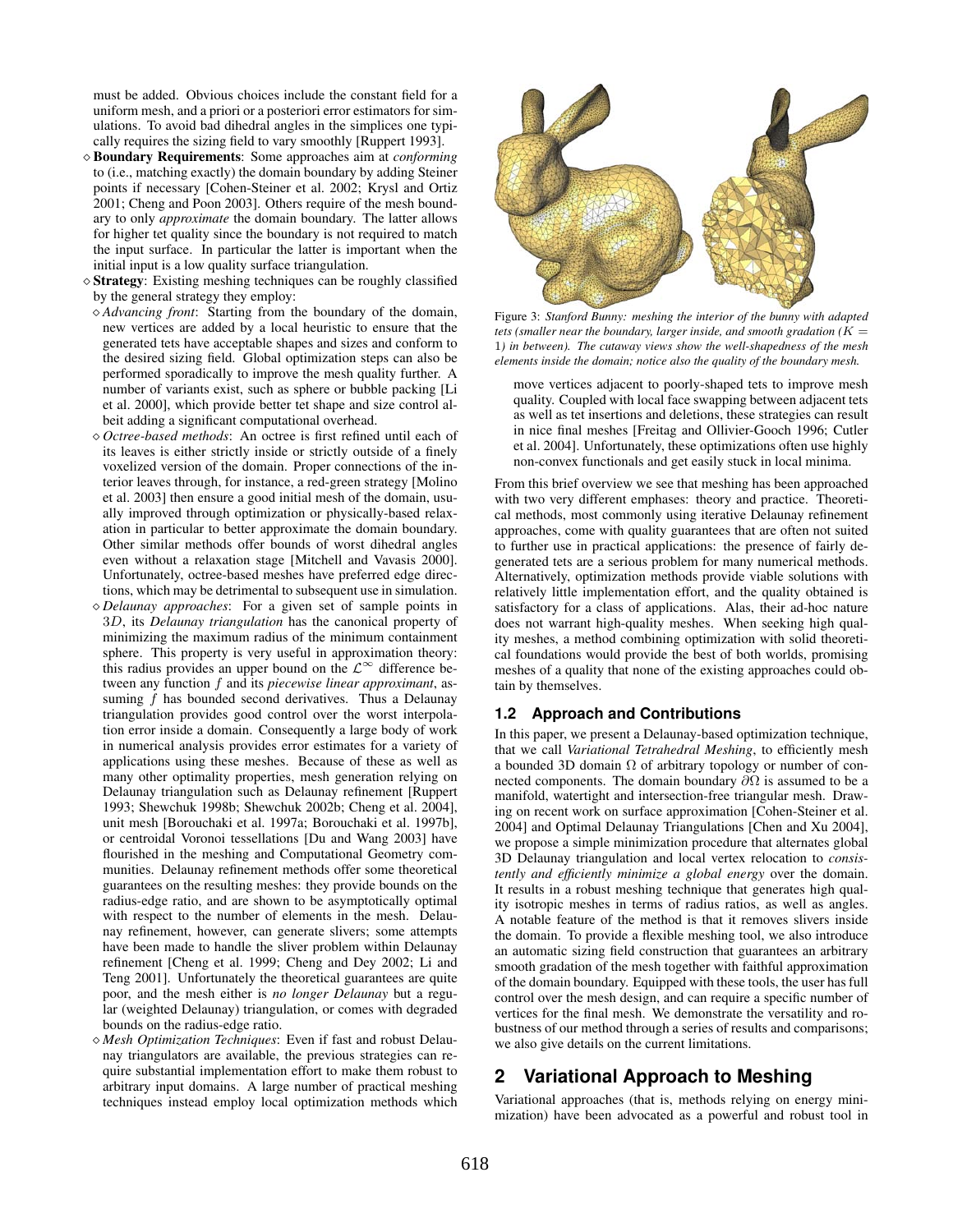meshing both in graphics for triangle [\[Hoppe et al. 1993;](#page-8-16) [Cohen-](#page-7-9)[Steiner et al. 2004\]](#page-7-9) and tet [\[Molino et al. 2003;](#page-8-9) [Cutler et al. 2004\]](#page-7-8) meshes and in mechanical engineering for volumetric meshes [\[Fre](#page-8-15)[itag and Ollivier-Gooch 1996;](#page-8-15) [Du and Wang 2003\]](#page-8-13). These methods basically define (often highly) non-convex energies that they minimize through vertex displacements and/or connectivity changes in the current mesh. Our method also falls into this broad category. However, in contrast to earlier work, we use a simple quadratic energy (which we analyze) and allow for global changes in mesh connectivity during energy minimization. We will point out both the theoretical and practical consequences of such a strategy. We begin by motivating our choice of energy.

#### **2.1 Consistent Energy Minimization**

A few of these variational methods [\[Cohen-Steiner et al. 2004;](#page-7-9) [Du](#page-8-13) [and Wang 2003\]](#page-8-13) have an attractive theoretical property resulting in remarkable results: vertex positions *and* connectivity updates are performed alternately to *minimize the same quadratic energy*. This specificity has rich consequences. First, each update can be done *optimally* due to the simplicity of the energy used. Second, assuming convexity of the boundary, the energy decreases monotonically, implying eventual convergence. Lastly, since both optimization steps minimize the same energy, their final meshes have a concrete, variational nature: the resulting meshes are (quasi) minimizers of a "quality" functional.

**Centroidal Voronoi Tessellations** Du and Wang [\[2003\]](#page-8-13) propose to generate meshes that are *dual* to optimal Voronoi diagrams. These diagrams are achieved by minimizing the quadratic energy:

<span id="page-2-1"></span>
$$
E_{\text{CVT}} = \sum_{i=1..N} \int_{V_i} ||\mathbf{x} - \mathbf{x}_i||^2 d\mathbf{x}
$$
 (1)

where the  $x_i$  are vertex positions and  $V_i$  a local cell associated with each  $x_i$ ; the union of these cells forms a partition of the domain  $\Omega$ . Du and Wang used Lloyd relaxation [\[Lloyd 1957\]](#page-8-17) to robustly minimize this energy: for a given set of vertices, compute their Voronoi diagram (restricted to the domain Ω) since it *is* the energetically optimal partition for the current vertex positions. In a second phase, the partition is held fixed and vertex positions  $x_i$  are optimized. Even though these steps of *partitioning* and *vertex position* optimization are quite different in character, each of them decreases the same energy. Du and Wang explain how a mesh that minimizes this energy has each vertex *at the centroid* of its own Voronoi cell: hence the name *Centroidal Voronoi Tessellation* (CVT). Aside from the theoretical properties of CVTs, Du and Wang also note the superior results they get in comparison to conventional Laplacian smoothing (a widespread technique in graphics due to its simplicity, but for which the associated energy only relies on edge length, not on spatial distribution).



<span id="page-2-2"></span>Figure 4: *Nomenclature: Left: We denote by*  $\Omega_i$  *the 1-ring of vertex*  $\mathbf{x}_i$ *. Middle:*  $V_i$  *is the Voronoi cell of vertex*  $x_i$ *. Right: The center of the circumcircle of triangle*  $T_i$ *, is denoted*  $c_i$ *, while its radius is denoted*  $R_i$ *.* 

From the analysis of  $E_{\text{CVT}}$  it is well known that its minimization corresponds to minimizing the volume between a paraboloid  $f(\mathbf{x}) = ||\mathbf{x}||^2$  and an *underlaid, circumscribing piecewise linear* approximant  $f_{\text{PWL}}^{\text{dual}}$ , which is formed by planar patches tangent to the paraboloid (see Fig. [5\(](#page-2-0)a)):

$$
E_{\rm CVT} = ||f - f_{\rm PWL}^{\rm dual}||_{\mathcal{L}^1}.
$$

In 2D, this approach will lead to isotropically sampled meshes since it has been shown that any  $\mathcal{L}^p$  optimal approximation of a smooth function asymptotically tends to align and shape its elements according to the eigenvectors and eigenvalues of its Hessian [\[Shew](#page-8-12)[chuk 2002b\]](#page-8-12): since the Hessian of the quadratic function  $f(\mathbf{x}) =$  $||\mathbf{x}||^2$  is isotropic, the resulting meshes must have nearly hexagonal Voronoi cells, i.e., nearly equilateral triangles in the dual Delaunay mesh.

Unfortunately, and despite Du's proposal [\[2003\]](#page-8-13) to use CVTs for tet meshing, there exists no proof of such a dual property in 3D. Our own tests show that using Du's suggestion for tet meshing gives rise to numerous degenerate *sliver* tets (see Fig. [2\)](#page-0-0). We can attribute the slivers to the fact that  $E_{\text{CVT}}$  tends to optimizes the compactness of the dual Voronoi cells, but not the compactness of simplices in the primal Delaunay triangulation: therefore, the presence of a sliver is *not* penalized by this energy. In other words, this variational approach ensures that the vertices in the domain are well spaced (i.e., isotropic point sampling—see [\[Hardin and Saff 2004\]](#page-8-18) for an overview of this interesting problem); sadly, having well-spaced vertices guarantees nothing in terms of the quality of the actual 3D mesh [\[Eppstein 2001\]](#page-8-5).

**Optimal Delaunay Triangulations** Recently, Chen [\[2004\]](#page-7-11) proposed an approach "dual" to the above in the context of mesh optimization. He used the following energy:

$$
E_{\text{ODT}} = ||f - f_{\text{PWL}}^{\text{primal}}||_{\mathcal{L}^1},
$$

i.e., the volume between a paraboloid and an *overlaid, circumscribing piecewise linear approximant*  $f_{\text{PWL}}^{\text{primal}}$  formed by a linear interpolation of points on the paraboloid (see Fig. [5\(](#page-2-0)b)). Chen made the observation that changing the energy from  $E_{\text{CVT}}$  to  $E_{\text{ODT}}$  amounts to only a slight change in Eq. [\(1\)](#page-2-1), turning it into:

$$
E_{\text{ODT}} = \frac{1}{n+1} \sum_{i=1..N} \int_{\Omega_i} ||\mathbf{x} - \mathbf{x}_i||^2 d\mathbf{x}.
$$
 (2)

The integral is now taken over each *1-ring* region  $\Omega_i$  (also called the star of the vertex  $x_i$ , see Fig. [4\)](#page-2-2). Notice that these regions overlap. These quadratic energies differ quite significantly: Chen's  $E_{\text{ODT}}$  energy measures a quality of the *simplicial mesh*, not of its dual. It is thus more prone to generate well-shaped primal elements, while  $E<sub>CVT</sub>$  was maximizing the compactness of the dual Voronoi cells.



<span id="page-2-0"></span>Figure 5: *PWL approximations: A paraboloid can be approximated by an underlaid circumscribed PWL function (left), or by an overlaid one (right).*

Although no formal guarantee on the resulting meshes is given in [\[Chen and Xu 2004\]](#page-7-10), the 2D results presented are of high quality. The smoothing technique presented in [\[Chen 2004\]](#page-7-11) updates the mesh connectivity through only-local edge flips when an inverted triangle is detected. Unfortunately, this local connectivity optimization in the 2D triangle case does not carry over to 3D: there is no theorem proving that an arbitrary mesh is only a few flips away from the optimal connectivity.

#### **2.2 Our Variational Approach**

We propose an algorithm to consistently minimize the primal energy  $E_{\text{ODT}}$ . This is achieved not just through a *smoothing* procedure (as suggested in [\[Chen 2004\]](#page-7-11)), but through a full-blown minimization procedure for both vertex positions *and* connectivity.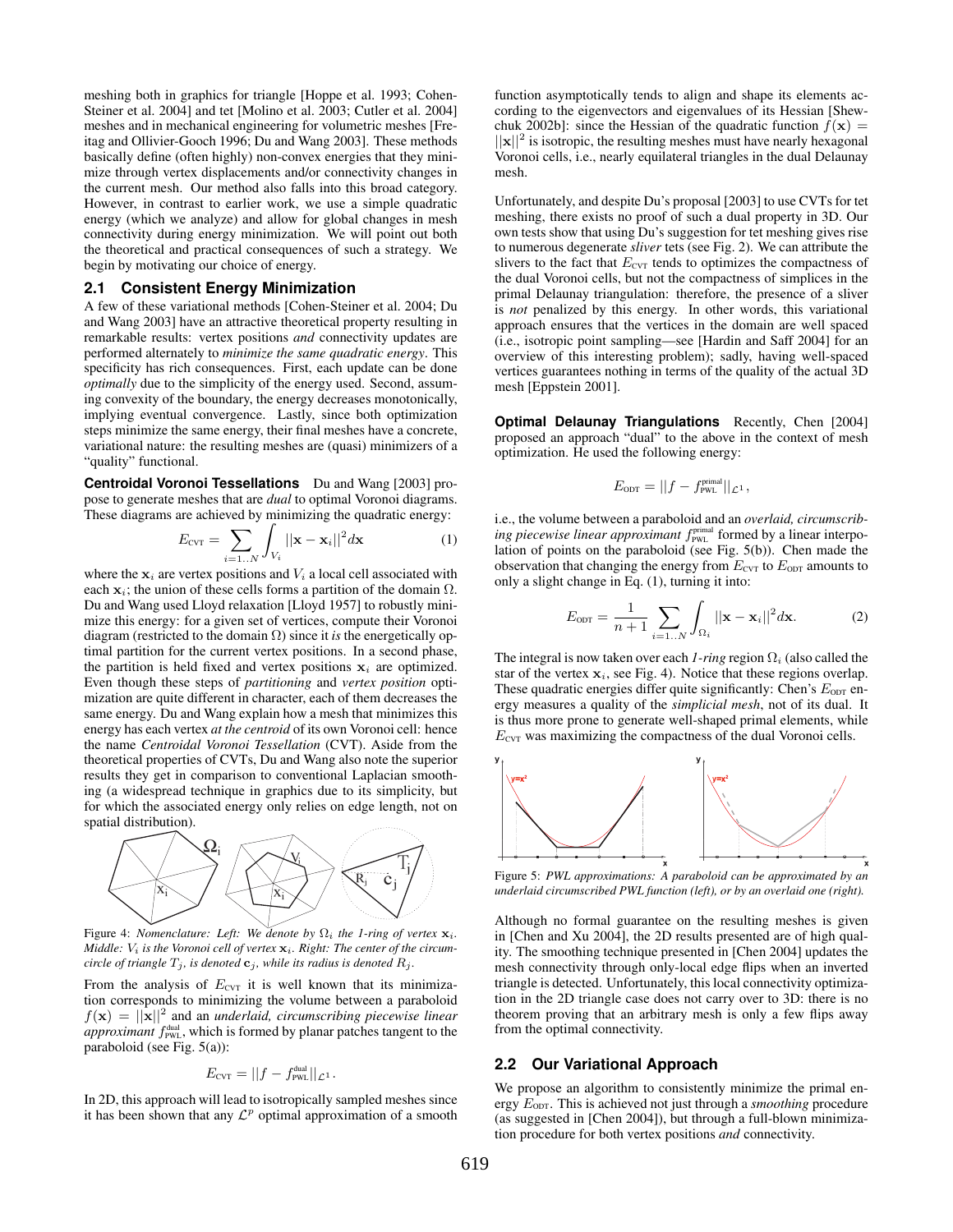

Figure 6: *Complex Topology: As stressed in this paper, our approach can as well mesh complex domains with arbitrary genus. Four nested spheres define a multi-layer object (top); a bunny immersed in a sphere (bottom).*

<span id="page-3-2"></span>**Optimizing Connectivity** Connectivity optimization is easily achieved: for a given set of vertex positions  $x_i$ , its Delaunay triangulation is again (remarkably!) *the* optimal connectivity which minimizes  $E_{ODT}$  (as shown in [\[Chen and Xu 2004\]](#page-7-10)) just as it is optimal for  $E_{\text{CVT}}$ . Therefore, we compute the (global) Delaunay connectivity systematically, guaranteeing optimality of the connectivity at each iteration.

**Optimizing Vertex Positions** One can show that for a given mesh  $M$  with vertices  $x_i$ 's,  $E_{ODT}$  can be written as:

<span id="page-3-5"></span>
$$
E_{\text{ODT}} = \frac{1}{4} \sum_{i} \mathbf{x}_{i}^{2} |\Omega_{i}| - \int_{\mathcal{M}} \mathbf{x}^{2} d\mathbf{x}, \tag{3}
$$

where  $|\Omega_i|$  is the measure (volume in 3D) of the 1-ring neighborhood of vertex  $x_i$  (Appendix [B](#page-8-19) gives a short proof). Noting that the last term is constant given a fixed boundary ∂M, a simple derivation of this quadratic energy in  $x_i$  leads to the following *optimal position*  $\mathbf{x}_i^*$  of the interior vertex  $\mathbf{x}_i$  in its 1-ring:

<span id="page-3-0"></span>
$$
\mathbf{x}_{i}^{\star} = -\frac{1}{2\left|\Omega_{i}\right|} \sum_{T_{j} \in \Omega_{i}} \left(\nabla_{\mathbf{x}_{i}}|T_{j}| \left[\sum_{\substack{\mathbf{x}_{k} \in T_{j} \\ \mathbf{x}_{k} \neq \mathbf{x}_{i}}} ||\mathbf{x}_{k}||^{2}\right]\right).
$$
 (4)

The term  $\nabla_{\mathbf{x}_i} |T_j|$  is the gradient of the volume of the tet  $T_j$  with respect to  $\mathbf{x}_i$ . Replacing function  $f(\mathbf{x}) = ||\mathbf{x}||^2$  by the translated function  $f(\mathbf{x}) = \frac{\|\mathbf{x} - \mathbf{x}_i\|^2}{\| \mathbf{x} - \mathbf{x}_i \|^2}$ , which has the same interpolation error and thus leads to the same optimal position, we get the following equivalent expression used to update a vertex position :

<span id="page-3-7"></span>
$$
\mathbf{x}_{i}^{\star} = \mathbf{x}_{i} - \frac{1}{2} \frac{1}{|\Omega_{i}|} \sum_{T_{j} \in \Omega_{i}} \left( \nabla_{\mathbf{x}_{i}} |T_{j}| \left[ \sum_{\mathbf{x}_{k} \in T_{j}} ||\mathbf{x}_{i} - \mathbf{x}_{k}||^{2} \right] \right). \quad (5)
$$

**Geometric and Physical Interpretations** As shown in the Appendix [C,](#page-8-20) we can express the latter optimality condition in more obvious geometric terms, to further our understanding of the benefits of this variational approach:

<span id="page-3-1"></span>
$$
\mathbf{x}_i^* = \frac{1}{|\Omega_i|} \sum_{T_j \in \Omega_i} |T_j| \mathbf{c}_j. \tag{6}
$$

where  $c_j$  is the circumcenter of tet  $T_j$  (see Fig. [4\)](#page-2-2). This last expression shows that, although we move each vertex to a local average, the optimal placement heavily depends on the local distribution. For instance, if all the 1-ring neighbors are on a common sphere, the optimal position will be the sphere center. In fact, as evidenced by Eq. [4,](#page-3-0) this optimal location depends *only* on the 1-ring neighbors, not on the current location. Note also the similarities with the generalized barycentric coordinates in the Voronoi polytope proposed in [\[Warren et al. 2004\]](#page-8-21).

If we further transform the energy (see Appendix [B\)](#page-8-19), we get:

<span id="page-3-6"></span>
$$
E_{\text{ODT}} = \sum_{j} (|T_j| R_j^2 - \int_{T_j} ||\mathbf{x} - \mathbf{c}_j||^2 d\mathbf{x}) = 2 \sum_{j} |M_{S_j} - M_{T_j}| \tag{7}
$$

where  $M_{T_j}$  is the sum of the principal moments (i.e., the trace of the inertia tensor) of the tet  $\overline{T_j}$  w.r.t. the circumcenter  $\mathbf{c}_j$ , while  $M_{S_j}$  is the same quantity for the *circumshell*  $S_j$  of equivalent mass (i.e., a shell in the shape of the circumsphere, with the same mass as tet  $T_j$ ). Minimizing this energy amounts to *make the average moment of inertia of each tet match the one of its circumshell of equivalent mass*. Even Eq. [\(6\)](#page-3-1) can be re-expressed in terms of these circumshells: a vertex is moved at the *barycenter* of its neighboring circumshells, which is reminiscent of the CVT property, this time on the primal mesh. We believe that these series of observations provide further insights on this simple quadratic energy, and how it relates to the well-shapedness of the resulting tets. It also provides a straightforward generalization to graded meshing as explained next.

#### <span id="page-3-3"></span>**2.3 Extension to Graded Meshes**

Since the previous expressions only apply to uniform meshing, we extend the optimality condition next to allow for more flexible meshing capacities. For this purpose, we will make use of a *sizing field*  $\mu$  as a roadmap to the desired tet sizes within the domain.

**Generalized Optimality Conditions** Eq. [\(6\)](#page-3-1) gives us a straightforward means to extend the previous approach to create *graded* meshes. One can simply define a *mass density* in space, and use it in computing the inertia tensors. This density should agree with the sizing field, i.e., the locally-desired size of a tet. To simplify the computations, we use a one-point approximation of the sizing field  $\mu$  in a tet and define the mass density as being  $1/\mu^3$ since the local volume of a tet should be roughly the cube of the ideal edge size. Thus, we modify the optimality condition of a vertex as follows:

<span id="page-3-4"></span>
$$
\mathbf{x}_{i}^{\star} = \frac{1}{\sum_{T_{k} \in \Omega_{i}} \frac{|T_{k}|}{\mu^{3}(\mathbf{g}_{k})}} \sum_{T_{j} \in \Omega_{i}} \frac{|T_{j}|}{\mu^{3}(\mathbf{g}_{j})} \mathbf{c}_{j}.
$$
 (8)

where  $g_k$  is the centroid of  $T_k$ . A formal integration of the sizing field within each tet would provide more precision. However it would also significantly affect the computational cost without a drastic change in the results thanks to our choice of sizing field (described next). Finally, we keep the Delaunay triangulation (of the new point positions) as the optimal connectivity.

**Automatic Design of Sizing Field** The sizing field can be virtually any function tuned to the specific application needs. We also want to provide a default sizing field construction for robustly generating a large spectrum of mesh types. Notice that the sizing field is *relative*; it describes the inhomogeneity of the desired edge length. The actual edge length will be proportional to this relative value, with the proportiondepending on the prescribed vertex budget. (Alternatively the user may want to use as many vertices as needed to produce a specific edge size.)

Because we aim at an isotropic approximation of the input domain boundary, the sizing field on the boundary should be a function of the local absolute maximum curvature. Since we also aim at approximating the domain topology, we need to make sure that the boundary approximation error will never exceed the local "thickness" of the domain: for instance, a dumbbell shape should have small tets in its bottleneck. Therefore we propose to build our sizing field on the notion of *local feature size* (*lfs*) introduced by Amenta and Bern [\[1998\]](#page-7-12) and widely used in the field of shape reconstruction: it corresponds to the combination of curvature *and* thickness as we require. To define the local feature size, one first introduces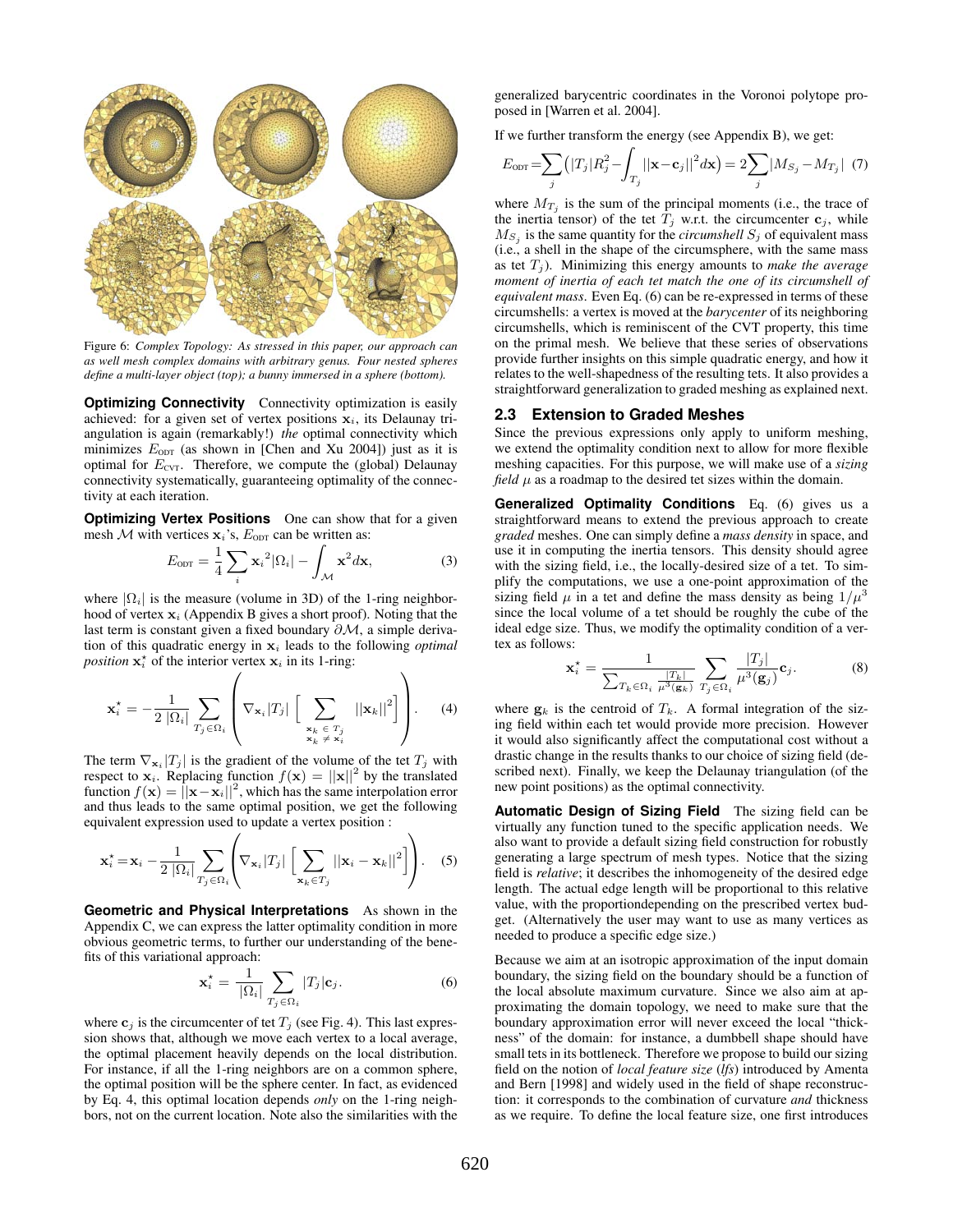the medial axis  $Sk(\Omega)$ , of the domain (its intuitive skeleton) which is the locus of all the centers of maximal balls included in either  $\Omega$ or its complement. Note that this skeleton has already been identified in the meshing community as playing a central role in siz-ing [\[Quadros et al. 2004\]](#page-8-22). Then the local feature size  $lfs(\mathbf{x})$  at a point x of  $\delta\Omega$  is defined as the distance  $d(\mathbf{x}, Sk(\Omega))$  from x to the medial axis (where  $d(.,.)$  is the Euclidean distance function).

Given the local feature size on the boundary, we need a canonical and controllable way to extrapolate this function to the interior. We face two conflicting constraints: a desire to minimize the number of total tets by forcing the inside of the object to have the largest tets possible, and the need to bound the mesh gradation (i.e., how fast tet sizes vary within a neighborhood) to maintain good shape quality [\[Ruppert 1993\]](#page-8-6). We propose to recast the problem of finding an ideal sizing field to finding the *maximal* K*-Lipschitz function* that does not exceed *lfs*( $\mathbf{x}$ ) on  $\delta\Omega$ . The parameter K will control the gradation (0 being the uniform case) of the resulting field. As we prove in the Appendix [A,](#page-8-23) the function:

<span id="page-4-2"></span>
$$
\mu(\mathbf{x}) = \inf_{\mathbf{s} \in \partial \Omega} \left[ K \, d(\mathbf{s}, \mathbf{x}) + l f \mathbf{s}(\mathbf{s}) \right] \tag{9}
$$

satisfies these requirements. Consequently, we used it in all the examples shown in this paper. Now that the theoretical aspects of our approach have been addressed, we describe in the next section the details of a concrete implementation of these ideas.

# **3 Algorithm**

In this section, we go through the details of each step of the following pseudo-code which summarizes our approach:

| Read the input boundary mesh $\partial\Omega$       |
|-----------------------------------------------------|
| Setup Data Structure & Preprocessing                |
| Compute sizing field $\mu$                          |
| Generate initial sites $x_i$ inside $\Omega$        |
| Do                                                  |
| Construct Delaunay triangulation( $\{x_i\}$ )       |
| Move sites $x_i$ to their optimal positions $x_i^*$ |
| Until (convergence or stopping criterion)           |
| Extract interior mesh                               |

For efficiency as well as robustness, we opted to use the Computational Geometry Algorithms Library (CGAL [\[Fabri et al. 2000\]](#page-8-24)) for the input mesh data structure, as well as for the 3D Delaunay triangulation using robust arithmetics.

## **3.1 Input Domain Boundary**

Our algorithm takes as input an intersection free closed surface triangle mesh defining the domain boundary  $\partial\Omega$ . We have no restriction on the topology of the domain  $\Omega$ : it may contain multiple connected components, or have multiple voids, or both (see Fig. [6\)](#page-3-2).

## **3.2 Setup & Preprocessing**

The vertices of the input surface mesh  $\partial\Omega$  are inserted in a 3D Delaunay triangulation, to create what we call the *control mesh*. This control mesh is used by our algorithm to estimate the local feature size of  $\partial\Omega$  as well as to answer inside/outside queries. For efficient inside/outside queries, we require that the control mesh contains all triangle facets of the input boundary  $\partial\Omega$ , guaranteeing that it is the *restricted Delaunay triangulation* of the input vertices [\[Cohen-Steiner et al. 2002\]](#page-7-1). This allows us to tag the corresponding faces of the control mesh and in turn its tets with inside/outside tags. To achieve these goals,  $\partial\Omega$  is originally either enriched or remeshed using an isotropic surface meshing algorithm [\[Boissonnat and Oudot 2005\]](#page-7-13).

**Discrete Skeleton** Once the control mesh has been generated, we extract its *poles* by selecting a subset of Voronoi vertices (i.e., circumcenters of tets) in the following manner. For each Delaunay vertex  $v$  we first select as a pole the farthest circumcenter from all incident tets. The vector formed by  $v$  and this pole is considered as the local normal estimate. We deduce a local tangent plane estimate in  $v$ , and two half-spaces bounded by this plane. Next we search in the half-space that does not contain the pole the farthest Voronoi vertex incident to the site. If it exists it is added as a pole too. We refer the reader to [\[Amenta and Bern 1998\]](#page-7-12) for a more detailed description of this simple procedure. By definition, and assuming a sufficiently dense set of points sampled on the boundary, the resulting set of all these poles is a discrete approximation of the *skeleton* (or medial axis) of the domain boundary  $\partial\Omega$  (see Fig. [7\)](#page-4-0).



<span id="page-4-0"></span>Figure 7: *Poles: The set of all poles (depicted as red dots) represents a discrete approximation of the* skeleton *of a 2D (left) or 3D (right) shape.*

**Local Feature Size** At each vertex of the boundary ∂Ω, we approximate its local feature size *lfs* by measuring the distance to its closest pole (Fig. [8\)](#page-4-1). To improve the efficiency of these queries (the set of poles is a dense point set for a complex boundary), we create a static kD-tree search data structure from the poles.



<span id="page-4-1"></span>Figure 8: *Left: poles extracted from the bunny model. Middle, right: the distance from each input vertex to the set of poles is the approximated* local feature size*, capturing both local thickness and curvature of the shape.*

**Boundary Supersampling** The input boundary is initially sampled with a large number of *quadrature samples* (used later on to find a good approximation of the surface). More precisely, three sets of quadrature samples are generated: on the boundary itself, on its sharp creases, and on its corners (for piecewise smooth domains—see, e.g., Fig. [16\)](#page-8-25); this will allow us to both approximate the boundary and fit its features. Each quadrature sample stores its position  $x$  as well as a quadrature value, incorporating the area  $ds$ (for surface quadrature samples) or length  $dl$  (for feature quadrature samples) it covers. These values are set to  $ds/\mu(x)^4$  and  $dl/\mu(x)^3$ respectively, to conform to our mass density field [\[Du and Wang](#page-8-13) [2003\]](#page-8-13). Each corner sample is given an infinite density to guarantee that a vertex will be assigned there.

## **3.3 Fast Marching Construction of Sizing Field**

Recall that a parameter  $K$  is used to adjust the sizing field according to the desired mesh gradation (see Section [2.3,](#page-3-3) and Figure [9](#page-5-0) for illustration). We store the sizing field on a uniform grid bounding the domain. Each node of the grid must store the local sizing field value  $\mu$  and an additional bit to specify whether this grid node lies inside or outside the domain as these grid nodes will be used to efficiently generate initial positions for the vertices of the mesh. However, computing  $\mu$  in the interior of  $\Omega$  would require the evaluation of a minimum over *each* vertex of ∂Ω. To provide a faster grid initialization we use a fast marching method on the uniform grid using the 6-neighborhood incidence relationship beginning with the grid cells that intersect ∂Ω. We define a *candidate cell* x as a cell for which we have stored a temporary *buddy cell*, denoted hereafter  $y(x)$ . The latter is astride of the boundary, and has the property that  $K d(\mathbf{x}, y(\mathbf{x})) + lfs(y(\mathbf{x}))$  is the current known minimum value of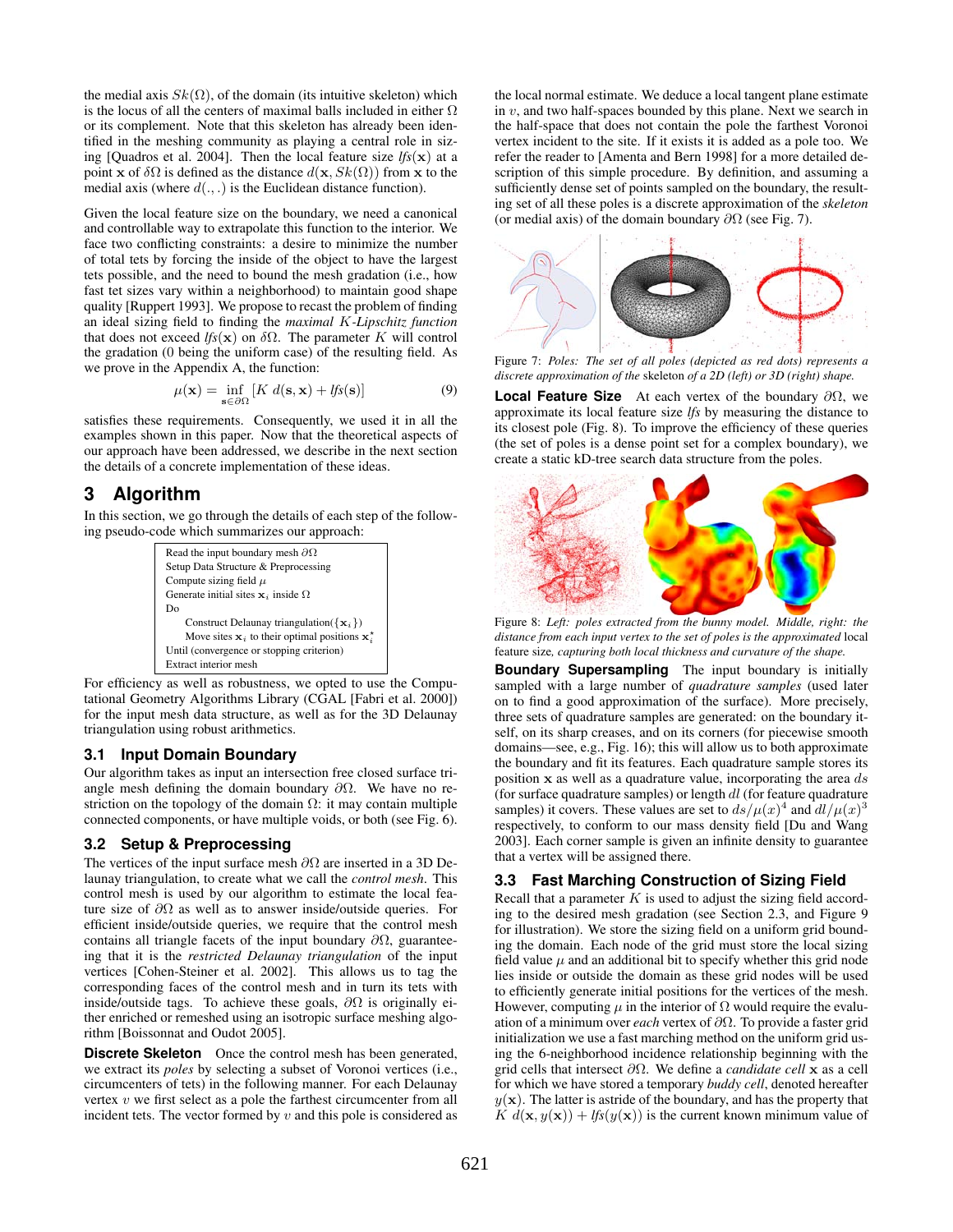the sizing field  $\mu(\mathbf{x})$ . The candidate cells are maintained in a priority queue ordered by their current estimated value of  $\mu$ . This queue is initialized with all grid cells that are neighbors of a grid cell intersecting  $\partial\Omega$ . At each step of the marching process we pop the candidate cell with minimum  $\mu$  value out of the queue, set its final sizing field value to  $\mu$ , and push other possible adjacent candidates in the queue with the same buddy cell. This fast marching method will thus propagate values of  $\mu$  from the initial boundary to the inside of the domain. Note that this could introduce an approximation in the evaluation of the sizing field, since the boundary cell  $c(\mathbf{x})$ such that  $K d(\mathbf{x}, c(\mathbf{x})) + lfs(c(\mathbf{x}))$  is globally minimal might not be among the buddy cells of x's neighbors. We argue that the error is negligible. The reason is that the set of points p that have a same buddy cell y is star-shaped around y. Indeed, on the line segment from **p** to  $y(\mathbf{p})$ , the function  $\lambda(\mathbf{s}) = K d(\mathbf{s}, y(\mathbf{p})) + lfs(y(\mathbf{p}))$ decreases with speed K; as  $\mu$  is K-Lipschitz, we have that  $\lambda \leq \mu$ , therefore  $\lambda = \mu$  since  $\mu$  is the minimum over all  $y \in \partial \Omega$ , and finally  $y(s) = y(p)$ . Hence, the first grid cell **q** met by the ray  $\mathbf{p} - y(\mathbf{p})$  is most likely such that  $y(\mathbf{q}) = y(\mathbf{p})$ . One then has  $\mu(\mathbf{q}) \leq \mu(\mathbf{p})$ ; thus,  $\mu(\mathbf{q})$  must have been already computed by the time p is taken care of. This simple procedure enables an efficient and robust initialization of our sizing field grid.



<span id="page-5-0"></span>Figure 9: *Sizing fields computed for three increasing values for* K*. The smaller* K*, the smoother the grading. For large values, the ideal edge size is rapidly increasing as one moves away from the boundary.*

#### **3.4 Initial Point Sampling**

Given the potential complexity of the input boundary and the optimized 3D Delaunay triangulation in terms of geometry and topology (with possibly multiple connected components and holes), a good initialization of the tet mesh vertices is desirable. We "spread" the requested number of vertices throughout the domain while roughly matching the desired local density through error diffusion over the sizing field. This initial sampling proceeds in two passes. In order to calibrate the sampling so as to fit the vertex budget specified by the user, the first pass sums up the values  $dv/\mu(\mathbf{x})^3$  for each interior node of the sizing field grid, where dv denotes the volume of the node and x its position. The second pass iterates over the same grid nodes in serpentine order, computing for each node its corresponding (floating point) number of initial vertices to lay down locally, quantizes this number to the nearest integer and diffuses the corresponding residual to its neighbors: this process is a straightforward extension of [\[Ostromoukhov 2001\]](#page-8-26) to volumetric images. Although these placements do not guarantee any quality on the resulting Delaunay mesh, we achieve a local density of vertices consistent with the sizing field for a very low computational effort.

#### **3.5 Energy Minimization**

The energy minimization phase, alternating connectivity and geometry optimization, is the core of our algorithm. From the current vertex positions, the energy is minimized by computing the 3D Delaunay triangulating of these sites. For a given connectivity, the energy is further minimized by moving each *interior* vertex  $x_i$  to its optimal placement within its 1-ring (Eq. [8\)](#page-3-4).

**Boundary Vertices** We must treat the current boundary vertices differently to provide adequate boundary conditions to our minimization, as well as a good isotropically-sampled approximation of the domain boundary. A simple and practical solution is to use a variant of the constrained centroidal Voronoi tessellation approach (CCVT [\[Du et al. 2003\]](#page-8-27)). First, in order to identify the current boundary vertices, we examine each boundary quadrature sample  $s_i$ , and locate its nearest vertex in the current mesh (through a fast kD tree query), and accumulate at that vertex the quadrature value at  $s_i$  times the coordinates of  $s_i$ . Subsequently, we focus on the vertices with a non-zero quadrature sum, since those are the boundary vertices that require a specific treatment. We move these boundary vertices to the average value they each have accumulated during the pass over all quadrature samples. This position provides a good, low-cost approximation of the *centroid* of the intersection between the 3D Voronoi cell of the boundary vertex and the input boundary  $\partial Ω$ . We proceed similarly for the feature quadrature samples involved in the piecewise smooth case, where we must fit sharp creases too. As demonstrated in our results (see Fig. [10](#page-5-1) for an illustration of several steps of optimization on a simple boundary), this simple procedure results in well-shaped triangles that fit the domain boundary, and whose size is in agreement with the sizing field.



Figure 10: *Optimization steps for* 1000 *vertices in a torus.*100K*quadrature samples were spread on the boundary, and the sizing field is constant to get a uniform mesh. Observe how the radius ratio distribution shifts towards*1*.*

#### <span id="page-5-2"></span><span id="page-5-1"></span>**3.6 Accelerating Convergence**

Although our quadratic energy minimization provides a powerful tool to design high-quality meshes, the convergence rate can be slow for large number of vertices. We have successfully experimented with the following practical shortcuts to get faster results.

**Delaunay Refinement** Direct minimization of more than 100, 000 vertices can be computationally expensive. Instead, we prefer starting the energy minimization with a much smaller number of vertices. Before it even reaches a minimum, we increase the number of vertices by adding a specified fraction (typically, 50%) of the vertices at a subset of the Voronoi centers of the current mesh. To select the latter subset, we sort all tets by decreasing size of circumradius divided by the local desired edge length (to know where refinement is most needed). After another round of minimization steps, we repeat this procedure, until the requested number of vertices is reached. The speed-up is considerable, while achieving the same final quality.

**Selective Optimizations** A straightforward improvement of vertex position update optimizes *only* the vertices adjacent to bad quality tets (say, with a radius ratio less than 0.3) and their immediate neighbors. Although no theoretical guarantees back up this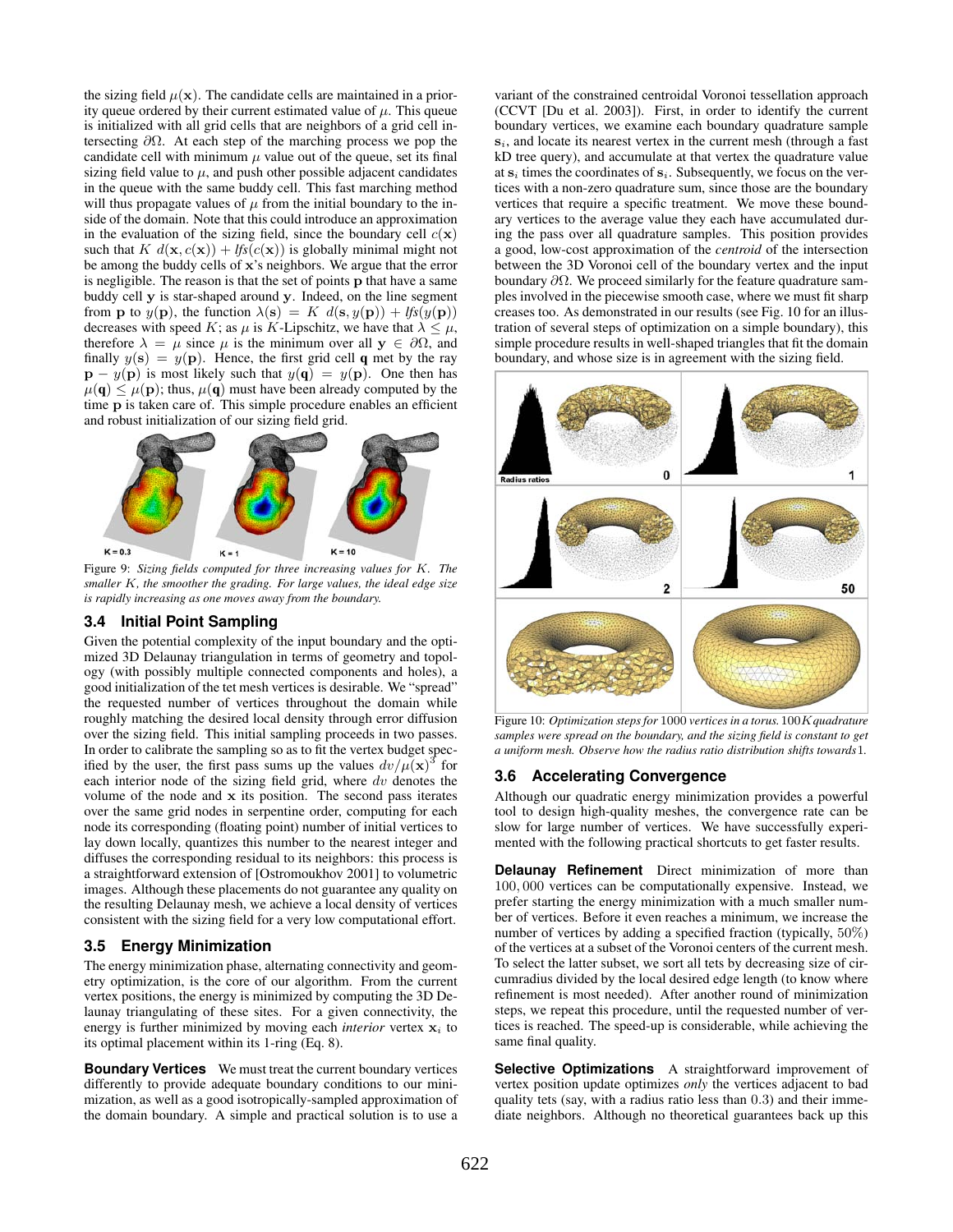trick, it works remarkably well in practice. We recommend switching to such a selective optimization once the full-blown optimization steps are relatively small in amplitude.

**Boundary Vertex Jittering** As expected from our energy, the inside tets are well shaped after minimization. However, because of the boundary constraints that we must satisfy, a few slivers can remain *adjacent* to boundary vertices. We have implemented a fast "jittering" of these points; in order to snap a sliver, we slightly move one of its adjacent boundary vertices in the local tangent plane. Similar in spirit to the more general procedure of sliver exudation [\[Cheng et al. 1999\]](#page-7-6), but for the easier case of tets on boundaries, this jittering suffices to remove the remaining slivers.

**Vertex Teleportation or Insertion** We also recommend sporadically removing the vertex with the smallest Voronoi cell w.r.t. the desired edge length (*i.e.*, in the densest region), and inserting it at the centroid of the interior tet with the worst radius ratio. Such tunnelling of vertices is particularly useful when tight control over the worst element is required. If the vertex budget does not have to be maintained, one can directly add vertices inside the worst tets.



Figure 11: *Final Extraction: As the Delaunay triangulation covers the convex hull, the last stage of our algorithm must extract the inside tets.*

#### <span id="page-6-0"></span>**3.7 Final Mesh extraction**

To produce the final mesh, we need to peel off the Delaunay tets of our mesh that are outside the domain (remember that a Delaunay mesh triangulates the convex hull of the vertices—see Fig. [11\)](#page-6-0). A first approach is to consider the Delaunay triangulation restricted to the input domain, by tagging a tet as *outside* when its circumsphere center is located outside  $\Omega$ . Similar in spirit to the Cocone algorithm [\[Amenta et al. 200\]](#page-7-14), we consider instead the Delaunay triangulation restricted to a slightly *thicker* version of the input domain Ω. For each tet initially tagged outside, we compute the ratio between the distance d from the circumsphere center to the boundary  $\partial\Omega$  and the circumradius; if this ratio is smaller than a predefined threshold (0.4 in all our experiments) we tag the tet inside.

## **4 Results and Discussions**

The figures in this paper illustrate the robustness and versatility of our technique: our implementation can handle large and/or complex domains of arbitrary topology in a matter of minutes. Although a visual inspection cannot provide a thorough assessment of our results, all the cutaway views as well as the radius ratio distributions that we obtained exhibit high quality tet shapes throughout the domain. In contrast to many other methods we *do not* a priori assign vertices to be either on the boundary or in the interior. It is the minimization procedure that will make them stick to boundary or not, driven by the sizing field and number of vertices required. This feature partially explains the quality of the results, since the mesh is not constrained to a given budget of boundary vertices. Also, our experience shows that global optimization of the connectivity through a Delaunay triangulation renders the results significantly better: this handling of the connectivity is possibly the sharpest departure from common approaches that perform local updates only.

Results can be obtained in a matter of seconds or minutes. For instance, Fig. [10](#page-5-1) was obtained in 16 seconds (for the 50 iterations, which include a Delaunay triangulation and the vertex position optimizations at *each* iteration) on a Pentium IV 3GHz. A more complex model, such as the hand in Fig. [12](#page-6-1) requires on average 2.1



Figure 12: *Scanned hand: on this highly detailed mesh (*36K *vertices,* 174K *tets, with color-coded* lfs*), mesh gradation is a must: a uniform mesh fine enough to capture the surface details would have millions of tets; Instead, our algorithm can reproduce all the fine surface features while using large tets inside the domain. Sizing field parameter:* K = 1*. As the radius ratio distribution shows, there are no degenerate tets. Worst radius ratio*  $= 0.29$ , average radius ratio  $= 0.86$ , average dihedral angle  $= 70^{\circ}$ . Mean *symmetric distance from input boundary: 0.024% of the bounding box.*

<span id="page-6-1"></span>seconds per iteration, including Delaunay triangulation, boundary quadrature, and vertex updates for the  $36K$  vertices. For good meshes, 10 to 20 iterations are sufficient, but we often increase this number to 50, and use the speed-ups described in Section [3.6](#page-5-2) for a final high quality result. Although very few timings are available for previous optimization methods, we consider the time involved in our technique for mesh design practical. Notice that we can also deal with sharp features, as Figure [16](#page-8-25) demonstrates—a full treatment treatment of such mechanical would however require a good Constrained Delaunay mesher.

Figure [13](#page-6-2) demonstrates the quality of approximation of the boundary for the bunny model, for increasing vertex budgets ranging from 1K to 10K vertices. We plot the mean symmetric  $(L<sup>2</sup>)$  distance in percentage of the bounding box against the number of sites, as well as a color-coded illustration of the approximation error.

Judging the quality of the results is, however, a difficult task. First, many (often contradictory) quality measures have been proposed over the years. Second, when averages of radius ratios are given, they do not tell the whole story: many slivers can be present even when the average is high. Finally, we could not find or get tet



<span id="page-6-2"></span>Figure 13: *Mean symmetric approximation error against the number of sites measured with Metro. The approximation error is expressed in percentage of the bounding box. The four bunnies shown correspond respectively to 2, 4, 6 and 8K sites, with their approximation error in false colors.*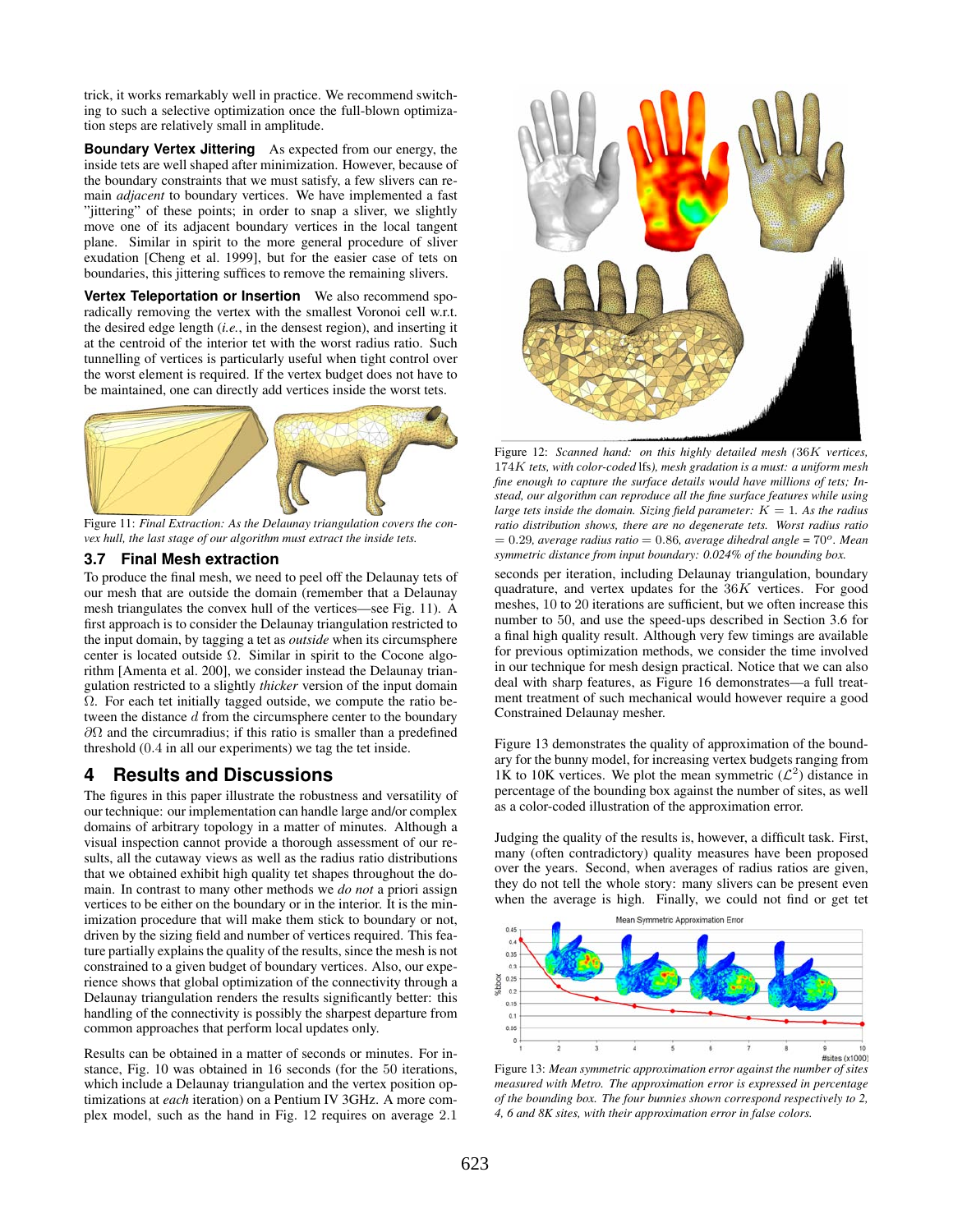

Figure 14: *Gargoyle: a comparison with [\[Cutler et al. 2004\]](#page-7-8) gives further evidence of the quality of our results. Our distribution in terms of radius ratios (one of the fairest measures [\[Shewchuk 2002a\]](#page-8-1)) is far superior to a standard optimization technique (mesh courtesy B. Cutler).*

<span id="page-7-15"></span>meshes of usual CG models (such as the bunny) or of canonical shapes, aside from the results presented in [\[Cutler et al. 2004\]](#page-7-8) (see Fig. [14](#page-7-15) for comparison). Nevertheless, we provide typical measures of our results in Table [1](#page-7-16) for comparative purposes. The distribution curves given in most of our figures also indicate how well shaped most of the tets are. We indicate relevant numbers in each caption for completeness.

Finally, in Fig. [15](#page-7-17) we compare our optimization technique with the unit-mesh approach [\[Frey and George 2000\]](#page-8-3) used in commercial meshers. This technique has been applied on a high-quality uniform input boundary mesh of the bunny generated using the technique presented in [\[Surazhsky et al. 2003\]](#page-8-28), resulting in 275K tets and 49K vertices in 12.5s (the number of vertices cannot be specified and results from the conforming of the boundary). As this unit-mesh approach splits long edges into smaller equal-length edges during the meshing process, the final mesh exhibits directional aliasing in the form of lines of tets, potentially detrimental to the simulation of isotropic phenomena. To provide a fair comparison, we used our technique with a uniform sizing field and the same number of final vertices. Our mesh was obtained in 4 min. Both distributions of radius ratios show no slivers; however, our approach yields better shaped tets overall, albeit at the price of a higher cost.

**Limitations** Our design choice to approximate the input boundary instead of conforming to it can also be seen as a limitation for certain applications. Additionally, we do not have theoretical bounds on the quality measures of the resulting tets. However, our results indicate that in practice, our minimization procedure generates well-shaped tets inside the domain, with better radius ratio distribution curves than any of the tet meshes we came across. Note that this high quality, most desirable for simulation purposes, naturally comes with higher computational cost than typical greedy (*e.g.* Delaunay refinement) methods.

## **5 Conclusions**

We have introduced a novel approach to the construction of highquality, isotropic tetrahedral meshes. Based on a sound variational

| Model        | #v  | #tets | min/average  |               |
|--------------|-----|-------|--------------|---------------|
|              |     |       | radius ratio | $error$ (%bb) |
| <b>Torus</b> | 1K  | 4K    | 0.42/0.88    | 0.17          |
| Bunny        | 49K | 275K  | 0.37/0.89    | 0.04          |
| Hand         | 36K | 174K  | 0.29/0.86    | 0.024         |
| Gargoyle     | 50K | 260K  | 0.23/0.88    | 0.053         |
| Fandisk      | 3K  | 14K   | 0.29/0.87    | 0.021         |

<span id="page-7-16"></span>Table 1: *Min/average radius ratios and mean approximation errors of the input boundary obtained on a series of models. "Bunny" refers to Fig. [15.](#page-7-17)*

principle, our technique provides a robust mesh design tool that can accommodate requirements on the final number of vertices and on the mesh gradation, for arbitrary domain complexity and topology. We demonstrated the scalability of our approach by meshing large, complex domains, even with sharp features. In future work, we wish to explore how to extend our approach to anisotropic meshing using not just a mass density, but a tensor field. Other boundary conditions for our optimization could also be studied.

**Acknowledgments** The authors wish to thank Peter Schröder as one of the instigators of this project. Many thanks to Alexandre Olivier-Mangon and George Drettakis for providing us with the torso model. Our gratitude also goes to Joe Warren, Sean Mauch, Peter Krysl, Fehmi Cirak and Tamer, Barbara Cutler, Steve Oudot, Sylvain Pion, and Andreas Fabri for precious help along the way. Sponsors include NSF (CARGO DMS-0221669 and DMS-0221666, CAREER CCR-0133983, and ITR DMS-0453145), DOE (DE-FG02-04ER25657), the EU Network of Excellence AIM@SHAPE (IST NoE No 506766), and Pixar.

## **References**

- <span id="page-7-12"></span>AMENTA, N., AND BERN, M. 1998. Surface Reconstruction by Voronoi Filtering. In *Proc. of* 14th *Symp. on Computational Geometry (SCG'98)*, 39–48.
- <span id="page-7-14"></span>AMENTA, N., CHOI, S., DEY, T., AND LEEKHAU, N. 200. A Simple Algorithm for Homeomorphic Surface Reconstruction. In *Proceedings of the Symposium on Computational geometry*, 213–222.
- <span id="page-7-13"></span>BOISSONNAT, J.-D., AND OUDOT, S. 2005. Provably Good Sampling and Meshing of Surfaces. *Graphical Models (special issue on Solid Modeling)*. To appear.
- <span id="page-7-4"></span>BOROUCHAKI, H., GEORGE, P., HECHT, F., LAUG, P., AND SALTEL, E. 1997. Delaunay mesh generation governed by metric specifications. Part 1 : Algorithms. *Finite Elements in Analysis and Design 25*, 61–83.
- <span id="page-7-5"></span>BOROUCHAKI, H., GEORGE, P., AND MOHAMMADI, B. 1997. Delaunay mesh generation governed by metric specifications. Part 2 : Application examples. *Finite Elements in Analysis and Design 25*, 85–109.
- <span id="page-7-0"></span>CAREY, G. F. 1997. *Computational Grids: Generation, Adaptation, and Solution Strategies*. Taylor & Francis eds.
- <span id="page-7-10"></span>CHEN, L., AND XU, J. 2004. "Optimal Delaunay triangulations". *Journal of Computational Mathematics 22*, 2, 299–308.
- <span id="page-7-11"></span>CHEN, L. 2004. Mesh smoothing schemes based on optimal Delaunay triangulations. In *Proceedings of 13th International Meshing Roundtable*, 109–120.
- <span id="page-7-7"></span>CHENG, S. W., AND DEY, T. K. 2002. Quality meshing with weighted Delaunay refinement. In *Proc.* 13th *ACM-SIAM Sympos. Discrete Algorithms*, 137–146.
- <span id="page-7-2"></span>CHENG, S.-W., AND POON, S.-H. 2003. Graded conforming Delaunay tetrahedralization with bounded radius-edge ratio. In *Proc, of the*  $14^{th}$  *ACM-SIAM Symposium on Discrete algorithms (SODA)*, 295–304.
- <span id="page-7-6"></span>CHENG, S.-W., DEY, T. K., EDELSBRUNNER, H., FACELLO, M. A., AND TENG, S.-H. 1999. Sliver Exudation. In *Proc. 15th ACM Symp. Comput. Geom.*, 1–13.
- <span id="page-7-3"></span>CHENG, S.-W., DEY, T. K., RAMOS, E., AND RAY, T. 2004. Quality Meshing for Polyhedra with Small Angles. In *Proc. of ACM Symp. on Comp. Geom.*, 290–299.
- <span id="page-7-1"></span>COHEN-STEINER, D., DE VERDIERE, E. C., AND YVINEC, M. 2002. Conforming Delaunay triangulations in 3D. In *Proc. of Symp. on Comp. Geom.*, 237–246.
- <span id="page-7-9"></span>COHEN-STEINER, D., ALLIEZ, P., AND DESBRUN, M. 2004. Variational Shape Approximation. *ACM Trans. on Graphics (SIGGRAPH)*, 905–914.
- <span id="page-7-8"></span>CUTLER, B., DORSEY, J., AND MCMILLAN, L. 2004. Simplification and Improvement of Tetrahedral Models for Simulation. In *Proceedings of the 2004 Eurographics/ACM SIGGRAPH Symposium on Geometry Processing*, 95–104.

<span id="page-7-17"></span>

Figure 15: *Comparison of our method (right, obtained in 4 minutes) with the unit mesh approach [\[Frey and George 2000\]](#page-8-3) (left, obtained in 12 seconds). To make a fair comparison we provide as input a uniform mesh and specify a uniform density for both methods. The distribution of radius ratios (middle) demonstrates the quality of our resulting tetrahedra.*